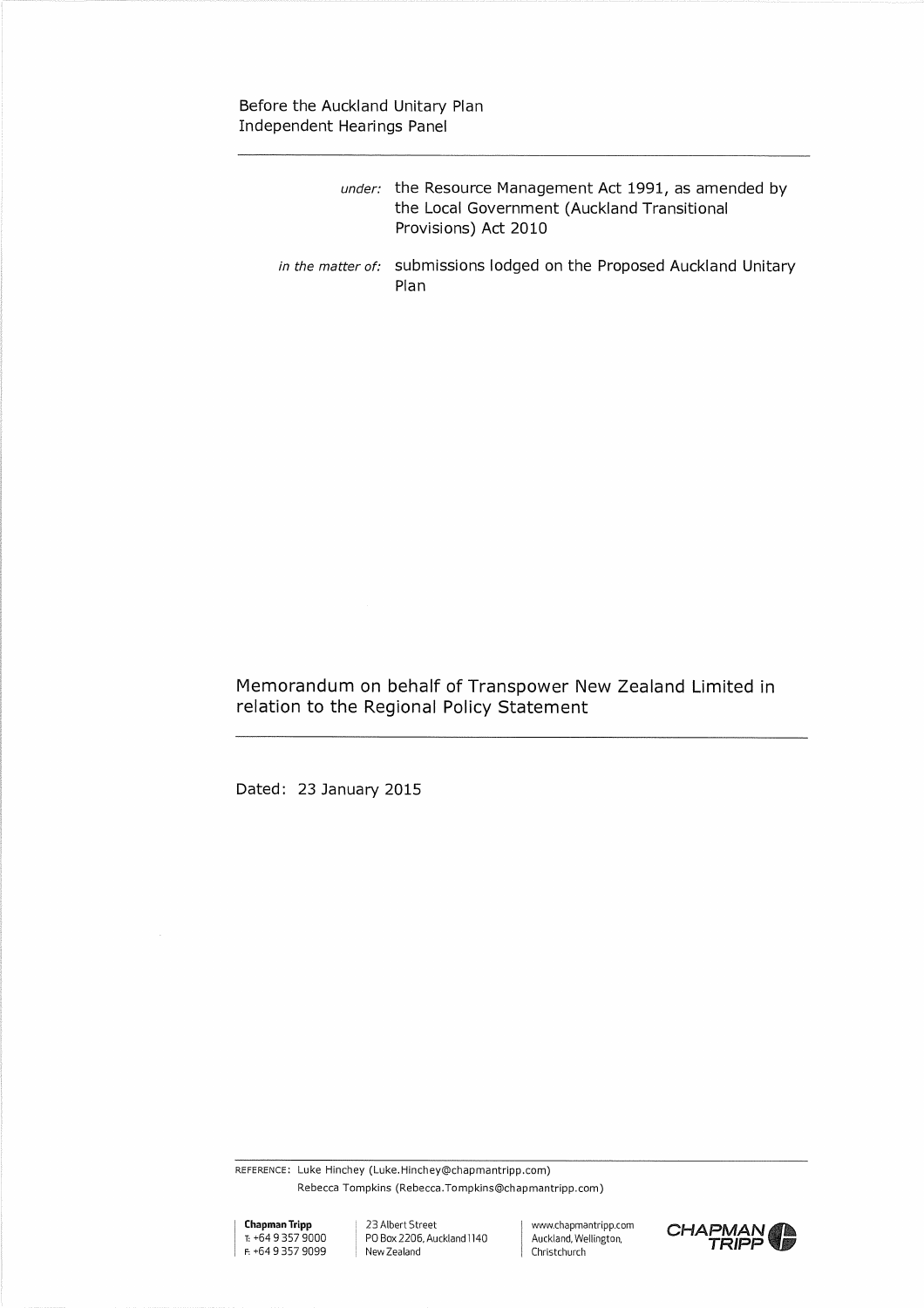## **MEMORANDUM ON BEHALF OF TRANSPOWER NEW ZEALAND LIMITED IN RELATION TO THE REGIONAL POLICY STATEMENT**

May it please the Hearings Panel:

- 1 This memorandum sets out Transpower New Zealand Limited's *(Transpower's)* position as to the preferred procedural approach to the Panel's recommendations on the regional policy statement *(RPS)*  section of the Proposed Auckland Unitary Plan *(PAUP).*
- 2 We have reviewed the various memoranda/correspondence setting out the preferred approaches of some parties, particularly the following options (using Auckland Council's definitions at paragraph 4.1 of its memorandum dated 22 January 2015):
	- 2.1 Russell McVeagh Interim Recommendation;
	- 2.2 RPS Final Recommendations Early 2015;
	- 2.3 RPS Final Recommendations Late 2015/2016.
- 3 The various options all contain respective merits and risks, and legal complexities. Some brief comments on the various options are noted below (noting that counsel have not exhaustively examined the legality of the various options or the various parties' positions in the time available).

### **Preferred approach - Russell McVeagh Interim Recommendation**

- 4 Transpower generally supports the Russell McVeagh Interim Recommendation approach, subject to the refinements outlined below. Transpower considers that this approach will substantially assist all parties and the Panel by providing some clarity and certainty on the RPS before the next round of mediations and hearings on the regional and district plan provisions. Clarity and certainty appear to be universally accepted as being desirable from the various positions lodged with the Panel to date.
- 5 Transpower has an on-going interest in the RPS, particularly the outstanding issue of how to resolve the potential conflict between the National Policy Statement on Electricity Transmission *(NPSE7)*  and the New Zealand Coastal Policy Statement through the RPS provisions. As previously advised, $1$  the Council and Transpower are continuing their discussions on the matter in an effort to reach an agreed position if possible.
- 6 In the event that agreement cannot be reached, as previously indicated to the Panel, Transpower would seek the opportunity to

<sup>&</sup>lt;sup>1</sup> See Transpower's legal submissions on Topics 008, 012 and 010.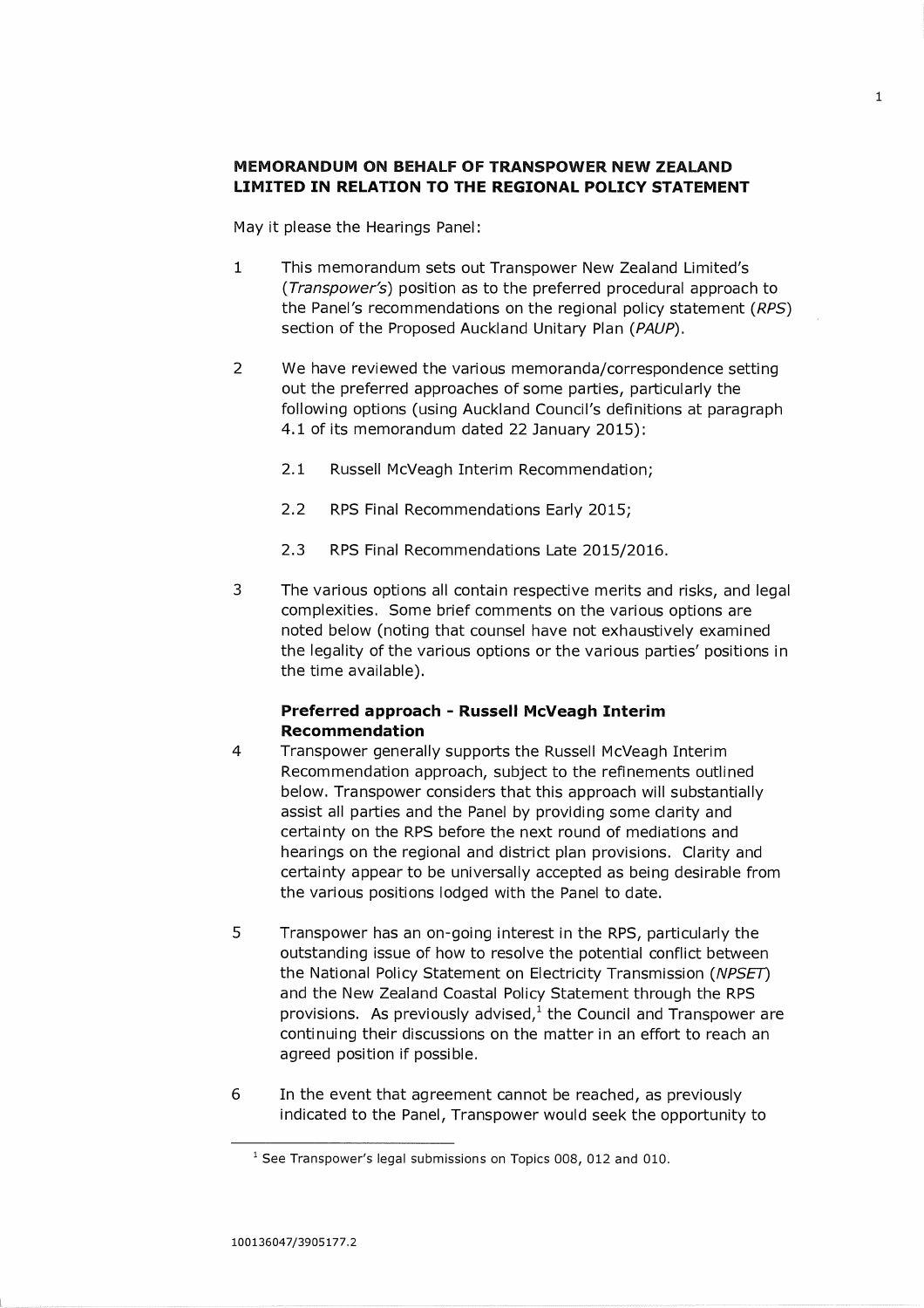make further legal submissions to the Panel and potentially lodge further evidence and be heard on the matter prior to the RPS being completed.

- 7 In Transpower's submission, this step is necessary to ensure that the Panel's recommendation (interim or otherwise) on the RPS is sufficiently informed. It will also reduce the likelihood of and need for appeals at the end of the PAUP process.
- 8 Such a process could also be used to:
	- 8.1 Allow confined cases to be presented by parties (subject to the Panel agreeing) who consider that their RPS cases are not complete (for instance, Council could present the evidence on economics outlined in its memorandum).
	- 8.2 Allow the Panel to seek further evidence and legal submissions on any key issues they have identified in deliberating on RPS matters.
- 9 It is acknowledged that this additional process may increase the time needed to finalise the PAUP, potentially by around two months. However Transpower submits that the time will be well spent. It will ensure a far more efficient and focussed examination in later parts of the PAUP process. Two months is submitted to be a very short delay for such an important resource management process for the Auckland Region. Because of the streamlining of the process brought about by the Interim Recommendation, time could be caught up in later stages.

#### :IPS **Final Recommendations Early 2015**

- 10 Although this option would appear to be the most straightforward and certain legal process, Transpower considers that the time needed for legislative change and the material delay that may occur due to appeals is undesirable.
- 11 For its part, Transpower wishes to have its PAUP submissions decided on and the relevant provisions made operative as soon as possible. Until that happens, there is on-going uncertainty for Transpower and landowners, and added risks to the National Grid. These matters are submitted to be of high importance given the national significance of the National Grid and the substantial delay in the Auckland Region in giving effect to the NPSET. The plan change or review to give effect to the NPSET was required to be commenced by 10 April 2012.

### **rzps Final** *Recommendations* **Late 2015/2016**

12 A key flaw in this option is the procedural issue of no party having been given an opportunity to present their case based on how the regional and district plan provisions "give effect to" the RPS. There